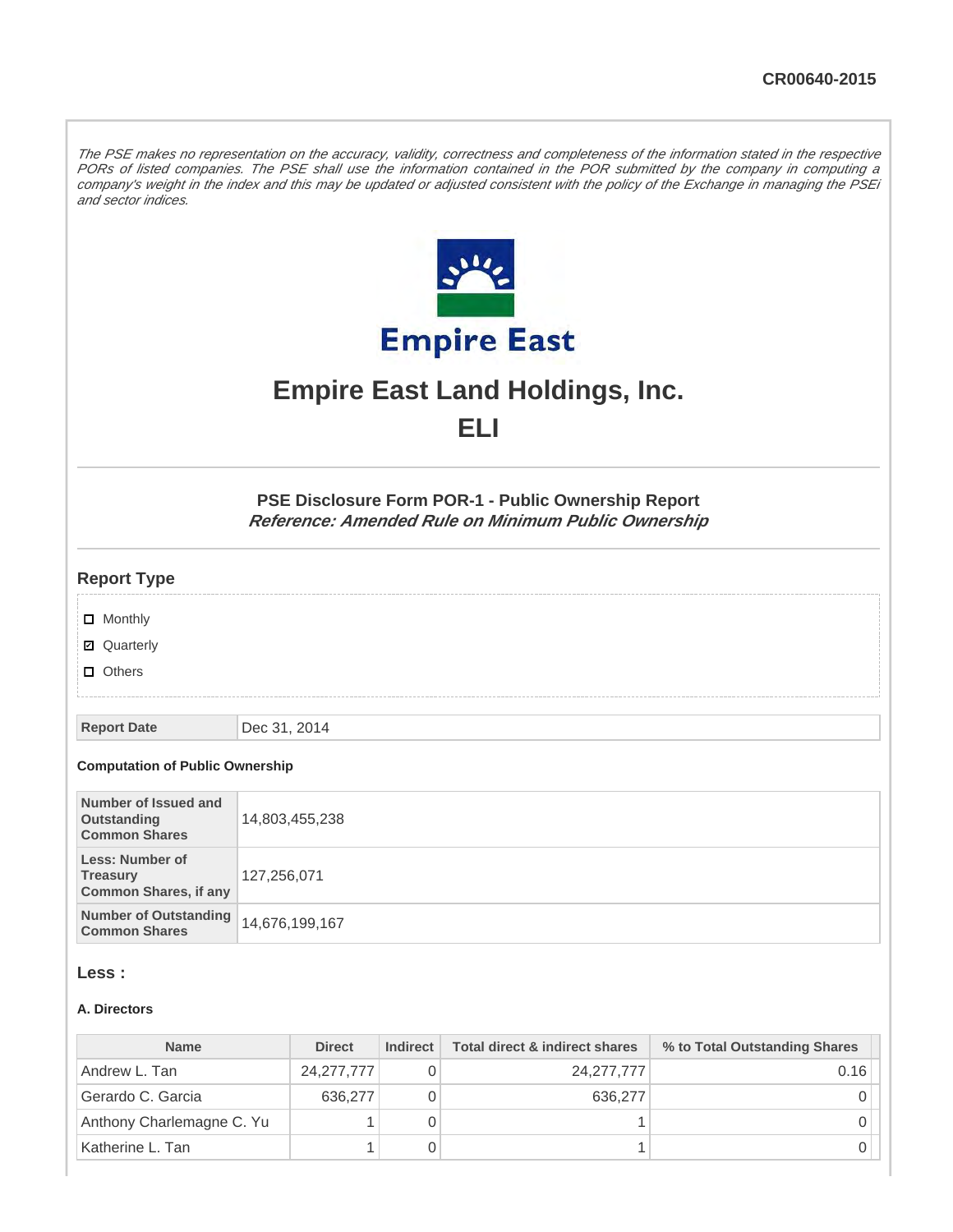| Alejo L. Villanueva, Jr. |            |            |      |
|--------------------------|------------|------------|------|
| Enrique Santos L. Sy     | 11,892     | 11.892     |      |
| Evelyn G. Cacho          | 35.240     | 35.240     |      |
|                          | 24,961,189 | 24,961,189 | 0.16 |

# **B. Officers**

| <b>Name</b>                | <b>Direct</b> | <b>Indirect</b> | <b>Total direct &amp; indirect shares</b> | % to Total Outstanding Shares |
|----------------------------|---------------|-----------------|-------------------------------------------|-------------------------------|
| Antonio E. Llantada, Jr.   | 92,532        |                 | 92,532                                    |                               |
| Ricky S. Libago            |               |                 |                                           |                               |
| Ricardo B. Gregorio        |               |                 |                                           |                               |
| Jhoanna Lyndelou T. Llaga  |               |                 |                                           |                               |
| Giovanni C. Ng             |               |                 |                                           |                               |
| Dennis E. Edaño            |               | N               |                                           |                               |
| Celeste Z. Sioson- Bumatay |               |                 |                                           |                               |
|                            | 92,532        |                 | 92,532                                    |                               |

# **C. Principal/Substantial Stockholders**

| <b>Name</b>                                            | <b>Direct</b>  | Indirect      |                | Total direct & indirect shares   % to Total Outstanding Shares |
|--------------------------------------------------------|----------------|---------------|----------------|----------------------------------------------------------------|
| Megaworld Corporation   10,793,426,438   1,200,000,000 |                |               | 11,993,426,438 | 81.72                                                          |
|                                                        | 10,793,426,438 | 1,200,000,000 | 11,993,426,438 | 81.72                                                          |

#### **D. Affiliates**

| <b>Name</b>                                 | <b>Direct</b> | <b>Indirect</b> | <b>Total direct &amp; indirect</b><br>shares | % to Total Outstanding<br><b>Shares</b> |
|---------------------------------------------|---------------|-----------------|----------------------------------------------|-----------------------------------------|
| Gilmore Prop. Marketing Associates,<br>Inc. |               | 0 26,655,000    | 26,655,000                                   | 0.18                                    |
| The Andresons Group, Inc.                   | 138,133,820   |                 | 138,133,820                                  | 0.94                                    |
|                                             | 138,133,820   | 26,655,000      | 164,788,820                                  | 1.12                                    |

## **E. Government**

| <b>Name</b> | <b>Direct</b> | <b>Indirect</b> | Total direct & indirect shares | % to Total Outstanding Shares |
|-------------|---------------|-----------------|--------------------------------|-------------------------------|
| None        |               |                 |                                |                               |
|             |               |                 |                                |                               |

# **F. Banks**

| <b>Name</b> | <b>Direct</b> | <b>Indirect</b> | Total direct & indirect shares | % to Total Outstanding Shares |
|-------------|---------------|-----------------|--------------------------------|-------------------------------|
| None        |               |                 |                                |                               |
|             |               |                 |                                |                               |

## **G. Employees**

| <b>Name</b> | <b>Direct</b> | <b>Indirect</b> | Total direct & indirect shares | % to Total Outstanding Shares |
|-------------|---------------|-----------------|--------------------------------|-------------------------------|
| None        |               |                 |                                |                               |
|             |               |                 |                                |                               |

#### **H. Lock-Up Shares**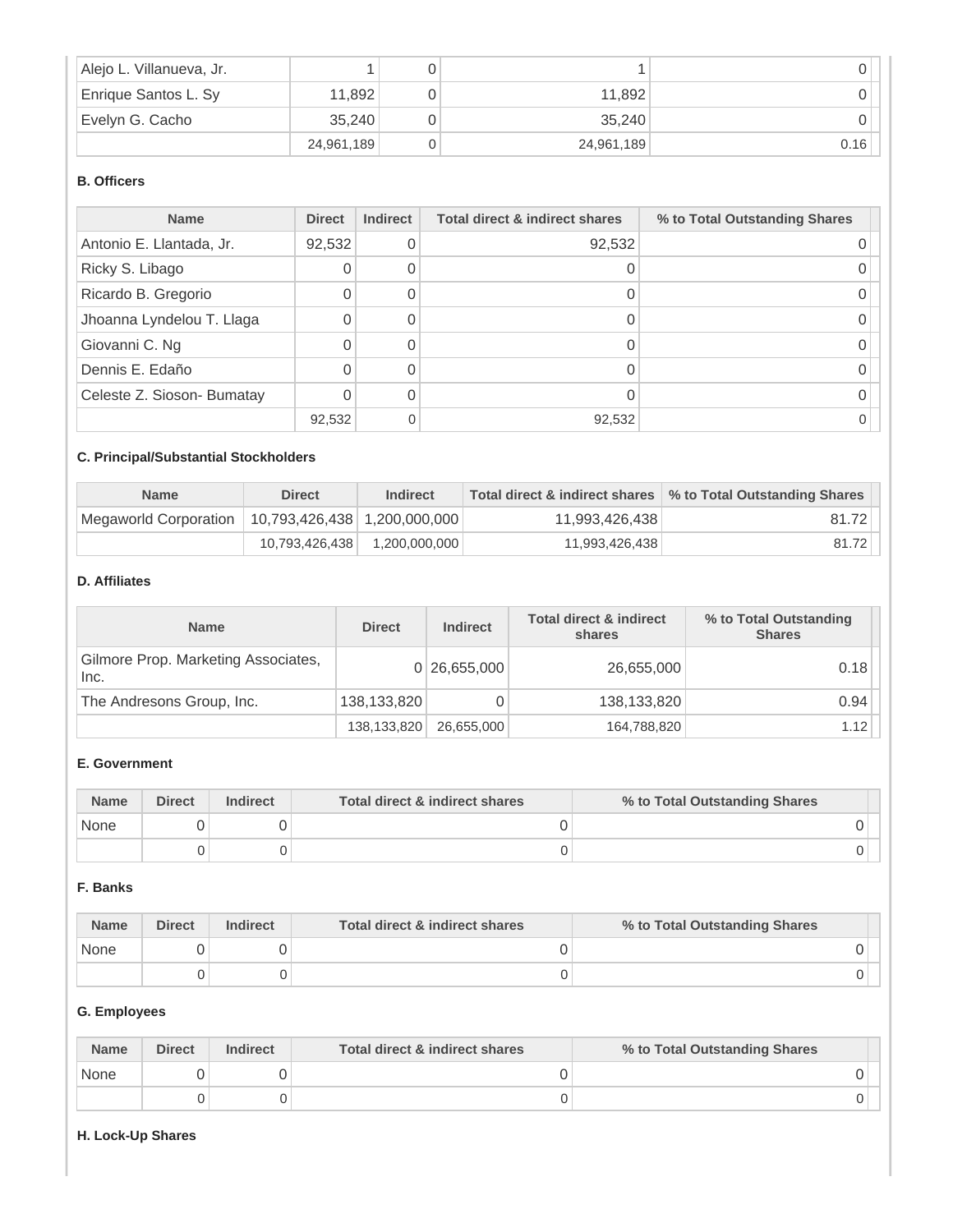| <b>Name</b> | <b>Direct</b> | <b>Indirect</b> | Total direct & indirect shares | % to Total Outstanding Shares |
|-------------|---------------|-----------------|--------------------------------|-------------------------------|
| None        |               |                 |                                |                               |
|             |               |                 |                                |                               |

## **I. Others**

| None                                                    |             |                  |                    | % to Total Outstanding Shares |
|---------------------------------------------------------|-------------|------------------|--------------------|-------------------------------|
|                                                         | 0           | 0                | 0                  | 0                             |
|                                                         | $\mathbf 0$ | $\boldsymbol{0}$ | $\mathsf 0$        | 0                             |
| <b>Number of Listed</b><br><b>Common Shares</b>         |             |                  | 13,603,455,238     |                               |
| <b>Total Number of</b><br><b>Non-Public Shares</b>      |             |                  | 12, 183, 268, 979  |                               |
| <b>Total Number of Shares</b><br>Owned<br>by the Public |             | 2,492,930,188    |                    |                               |
| <b>Public Ownership</b><br>Percentage                   |             | 16.986           |                    |                               |
| <b>Other Relevant Information</b>                       |             |                  |                    |                               |
| None                                                    |             |                  |                    |                               |
|                                                         |             |                  |                    |                               |
| Filed on behalf by:                                     |             |                  |                    |                               |
| <b>Name</b>                                             |             |                  | Rhodora Edangalino |                               |
| <b>Designation</b>                                      |             |                  | Authorized User    |                               |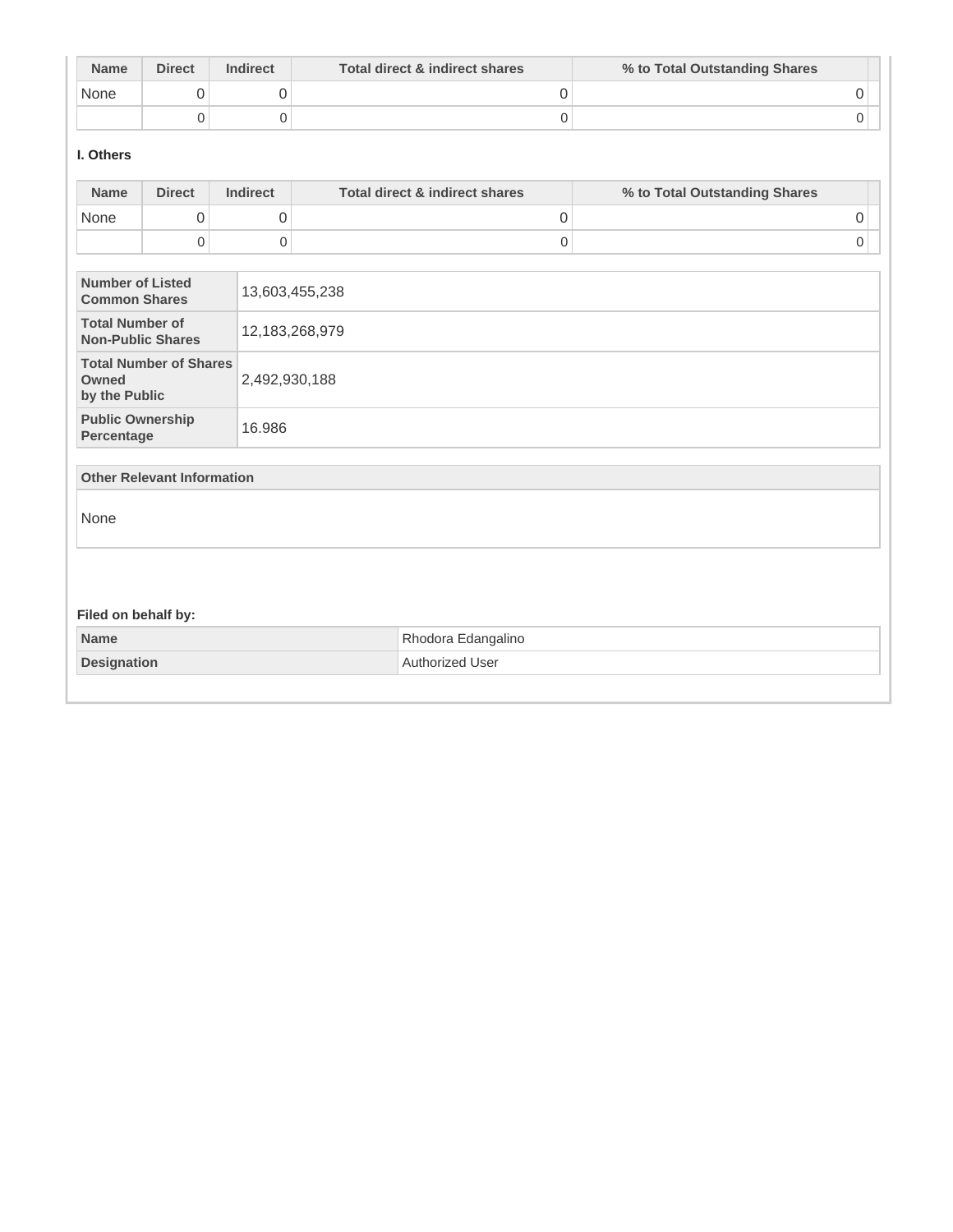

January 12, 2015

Disclosure Department Philippine Stock Exchange, Inc. 3/F Tower One and Exchange Plaza Ayala Triangle, Ayala Avenue Makati City

# Attention: Ms. Janet A. Encarnacion **Head**

Gentlemen:

We submit herewith Empire East's Computation of Public Ownership Level as of December 31,2014.

Very truly yours, .

I QJJJ.J

EVEL YN G. CACHO Vice President for Finance and Corporate Information Officer

#### Empire East Land Holdings, Inc.

. ...,.

21/FThe World Centre, 330 Sen. Gil Puyat Avenue Extension, Makati City 1200, Philippines • Tels: (632) 867-8351 to 59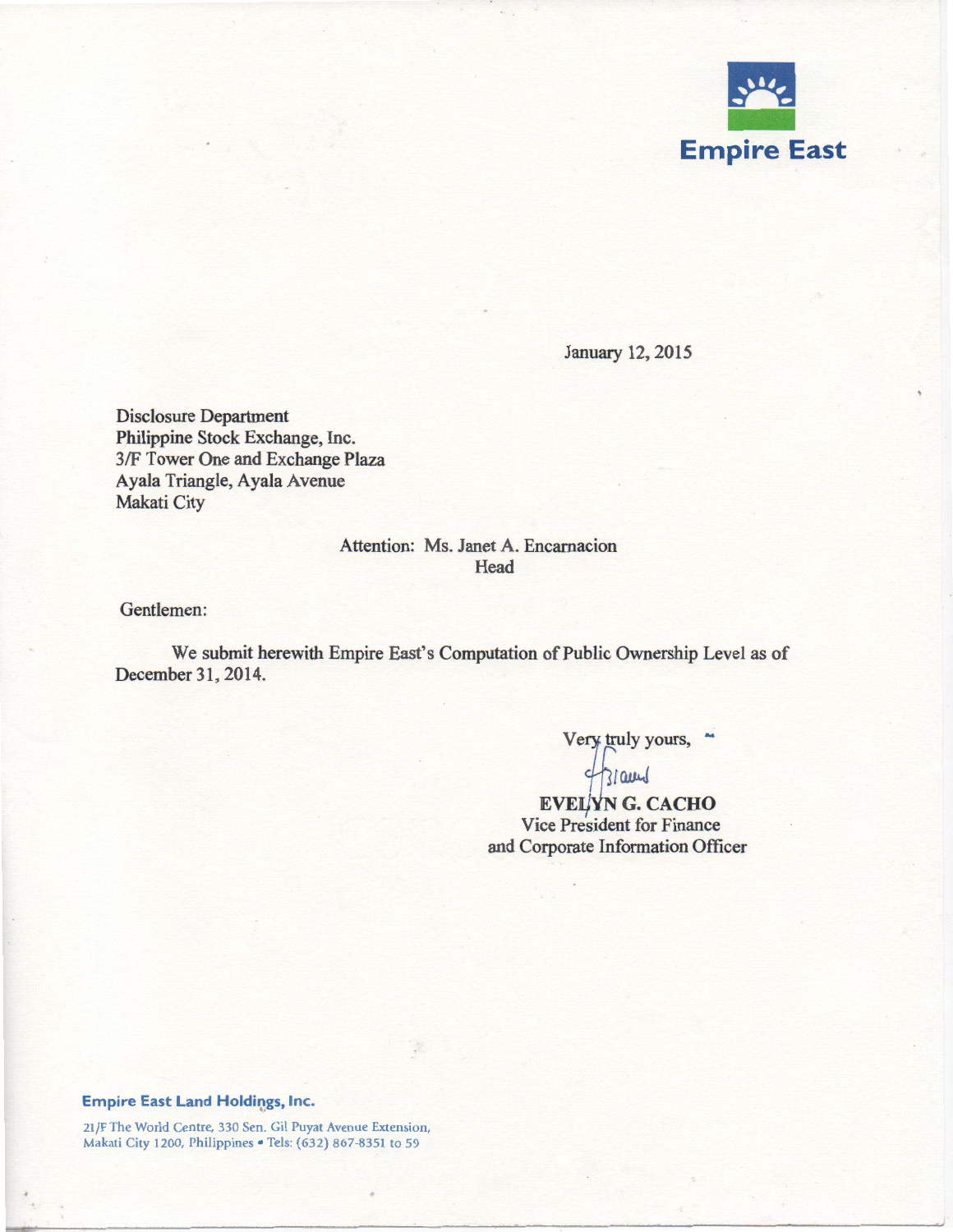#### **EMPIRE EAST LAND HOLDINGS, INC. Computation of Publiq Ownership Level as of December 31, 2014**

#### Number of Issued Common Shares Less: Number of Treasury Shares

Number of Issued and Outstanding Common Shares Less:

|                                                                                   | % to total<br><b>Outstanding Common Shares</b> | <b>Number</b><br>of Common Shares |            |
|-----------------------------------------------------------------------------------|------------------------------------------------|-----------------------------------|------------|
| <b>Directors</b>                                                                  |                                                |                                   |            |
| Chairman Andrew L. Tan                                                            | 0.16542278%                                    | 24, 277, 777                      |            |
| Dir. Gerardo C. Garcia                                                            | 0.00433543%                                    | 636,277                           |            |
| Dir. Anthony Charlemagne C. Yu                                                    | 0.00000001%                                    |                                   |            |
| Dir. Katherine L. Tan                                                             | 0.00000001%                                    |                                   |            |
| Dir. Alejo L. Villanueva, Jr.                                                     | 0.00000001%                                    |                                   |            |
| Dir. Enrique Santos L. Sy                                                         | 0.00008103%                                    | 11,892                            |            |
| Dir. Evelyn G. Cacho<br>Sub-total                                                 | 0.00024012%<br>0.17007938%                     | 35,240                            | 24,961,189 |
| <b>Officers</b>                                                                   |                                                |                                   |            |
| Anthony Charlemagne C. Yu<br>President                                            | $(0.00000001\%)$                               | (1)                               |            |
| Ricky S. Libago<br>SVP for Property Development                                   | (0%)                                           | (0)                               |            |
| Antonio E. Llantada, Jr.<br>VP for Audit & Mgt. Services                          | 0.00063049%                                    | 92,532                            |            |
| Ricardo B. Gregorio<br><b>VP for Human Resources General</b><br>& Admin, Services | (0%)                                           | (0)                               |            |
| Evelyn G. Cacho<br><b>VP</b> for Finance                                          | (0.00024012%)                                  | (35, 240)                         |            |
| Jhoanna Lyndelou T. Llaga<br><b>VP</b> for Marketing                              | (0%)                                           | (0)                               |            |
| Giovanni C. Ng<br><b>Treasurer</b>                                                | (0%)                                           | (0)                               |            |
| Dennis E. Edaño<br><b>Corporate Secretary</b>                                     | (0%)                                           | (0)                               |            |
| Celeste Z. Sioson-Bumatay<br>Asst. Corporate Secretary                            | (0%)                                           | (0)                               |            |
| Sub-total                                                                         | 0.00063049%                                    |                                   | 92.532     |

**14,803,455,238 127,256,071** 

**14,676,199,167**